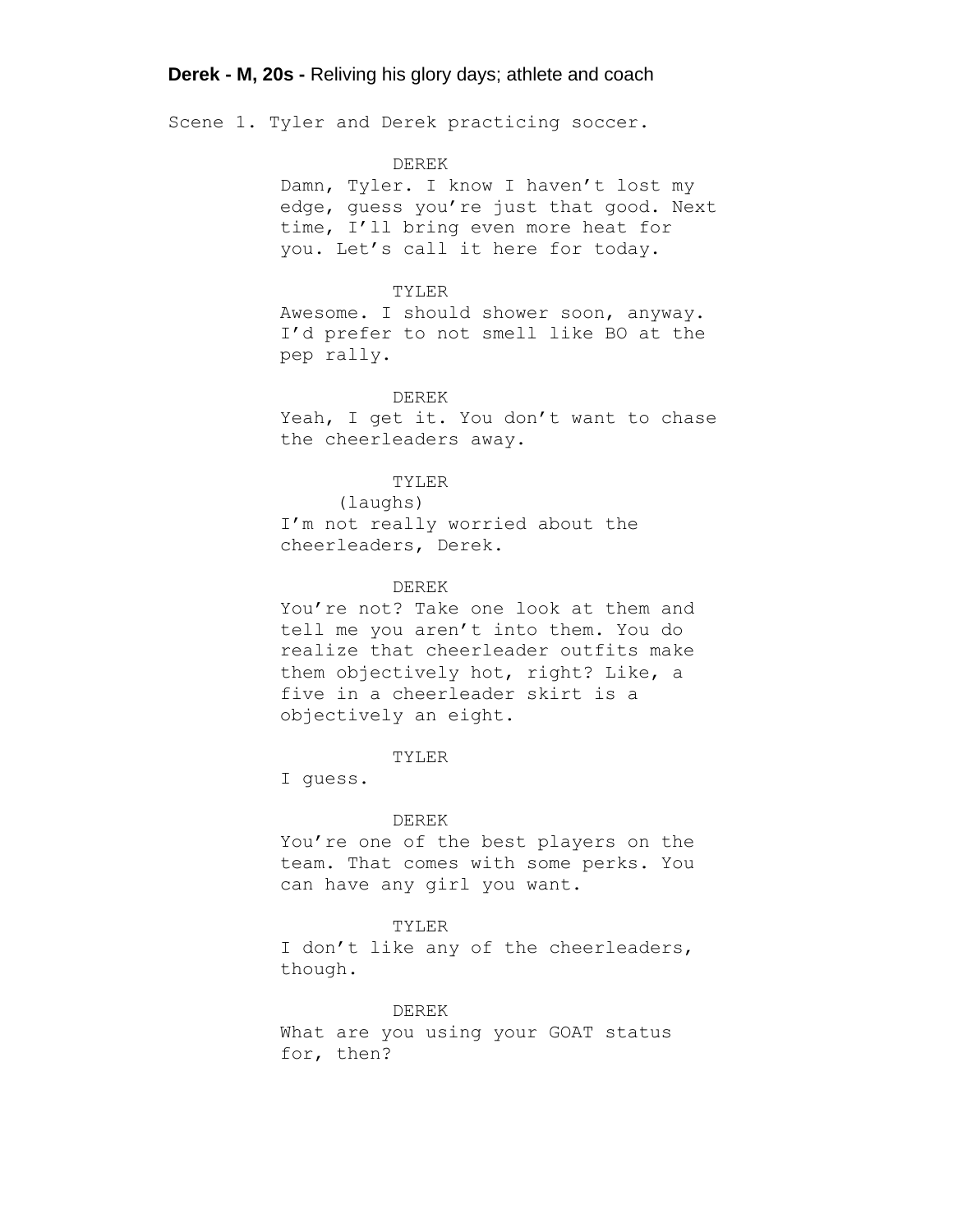TYLER Scholarships? DEREK Oh god, Tyler. How have I failed you so badly?! (beat) Wait, you're not like...one of those. TYLER What? DEREK You know. TYLER I like girls, if that's what you're getting at. You really shouldn't say "one of those." DEREK Okay, Mr. Identity Politics. That's not even what I meant. You know I'm woke. TYLER Nobody says that unironically anymore. DEREK Ugh. Fine. Forget it. No more helpful life advice from Derek. (beat) Do I sound like an old man if I talk about teenagers already knowing everything? TYLER You're not old. And I like your advice. Mostly. There is this one girl I like. DEREK Who? Emily? I don't blame you, man. Dump. Truck. TYLER

No, not Emily. Her name's Finley. We have study hall together this year, so I've really gotten to know her.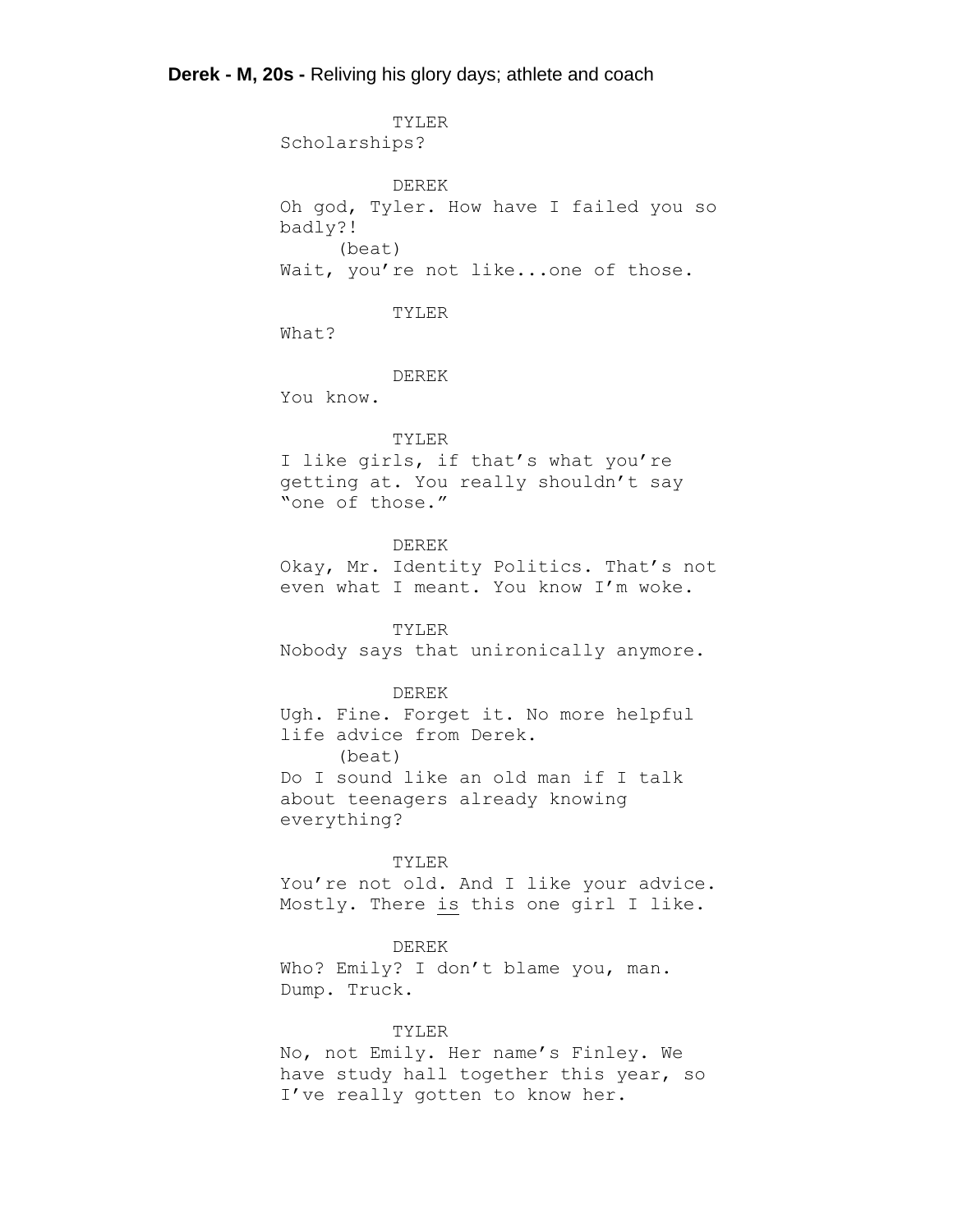DEREK Are you talking about Finley Cosgrave?

TYLER Yeah, do you know her?

# DEREK

I know of her; I've never actually met her. Hasn't she been watching practices lately?

## TYLER

I'm not sure. I think I saw her in the stands once or twice.

### DEREK

Tyler, you don't have to act cool around me. You're fully aware that your girl is watching you play. Even if it is just at practice.

# TYLER

(sheepish, stuttering) Well, maybe.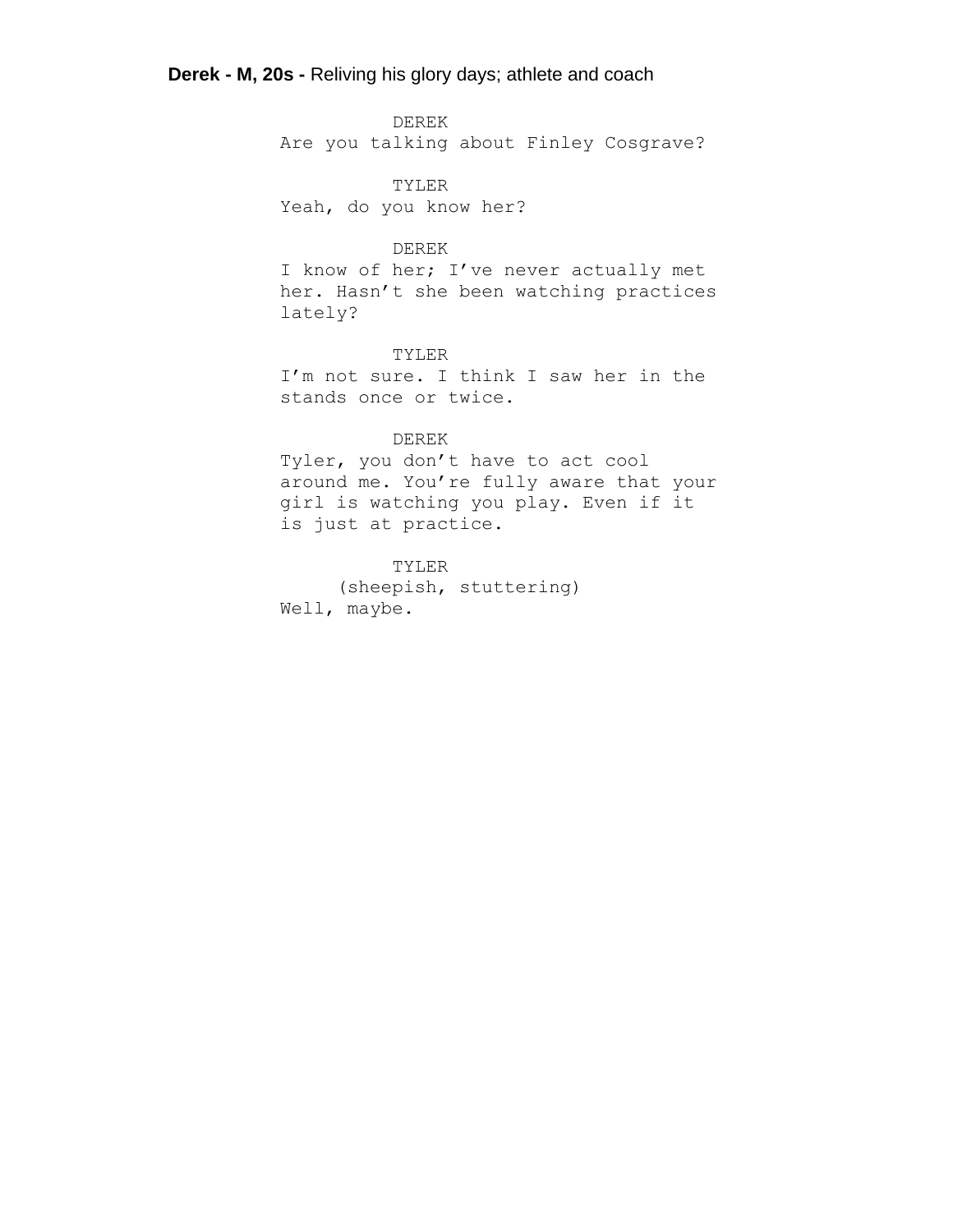Scene 2. Derek and Olivia practicing outside on the soccer field.

> DEREK Eyes on the prize, Olivia.

OLIVIA Oh, I see the prize, Derek.

Hard kick and swoosh of a soccer net.

DEREK

Freaking aces. Great job, phenom!

OLIVIA

Well, I did get some good coaching.

### DEREK

That footwork though. Sheesh. It's been a while since I've seen such fast feet. So why haven't you scored yet in a game?

# OLIVIA

I dunno.

DEREK Too much pressure?

OLIVIA

Ha! I eat pressure for breakfast.

## DEREK

(laughs) That's right. You did kill in the tryouts. In fact, in the last four years, I've only seen two other freshmen land a varsity spot. (beat) Wait a second. I see it.

OLIVIA What? What do you see?

DEREK I saw it right there on your face.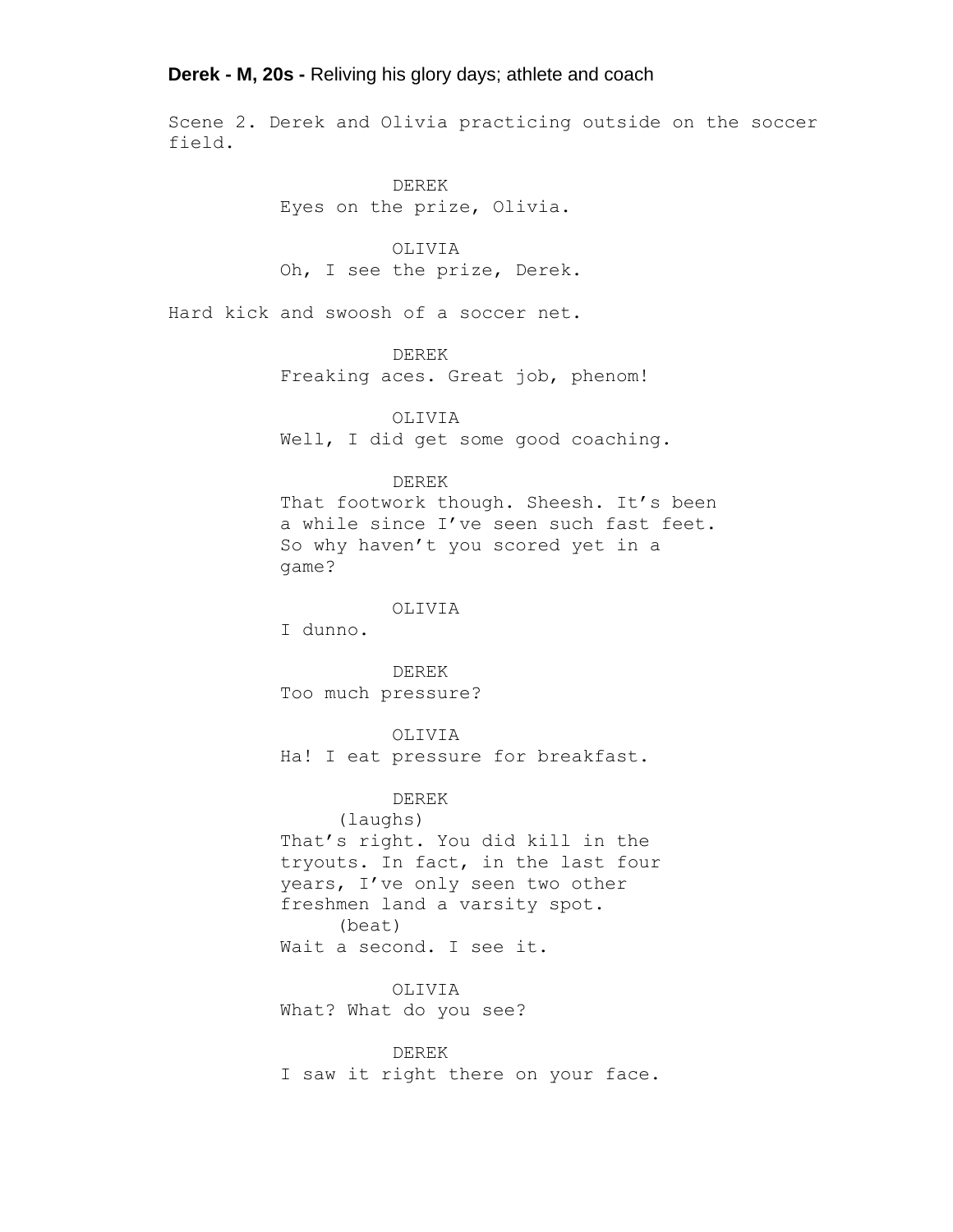OLIVIA Complete and utter confusion?

DEREK No. When I said that "I've only seen two other freshmen," your face got all scrunchy.

# OLIVIA

I did not scrunch my face.

DEREK

Yes, you did. It's the other girls, right?

OLIVIA I don't know what you're talking about.

DEREK Are they...bullying you?

OLIVIA

Don't be so dramatic. They're not mean girls.

## DEREK

Then? Spill it, phenom. You should be putting goals on the scoreboard.

## OLIVIA

Ughhh. Fine. I don't like to complain. It's an honor just to be on the field with the varsity team.

#### DEREK

But?

# OLIVIA

Okay. So. You know this team has been working together for a couple of years. I think...I'm just invisible to them.

# DEREK

I see you.

# OLIVIA

Thanks.